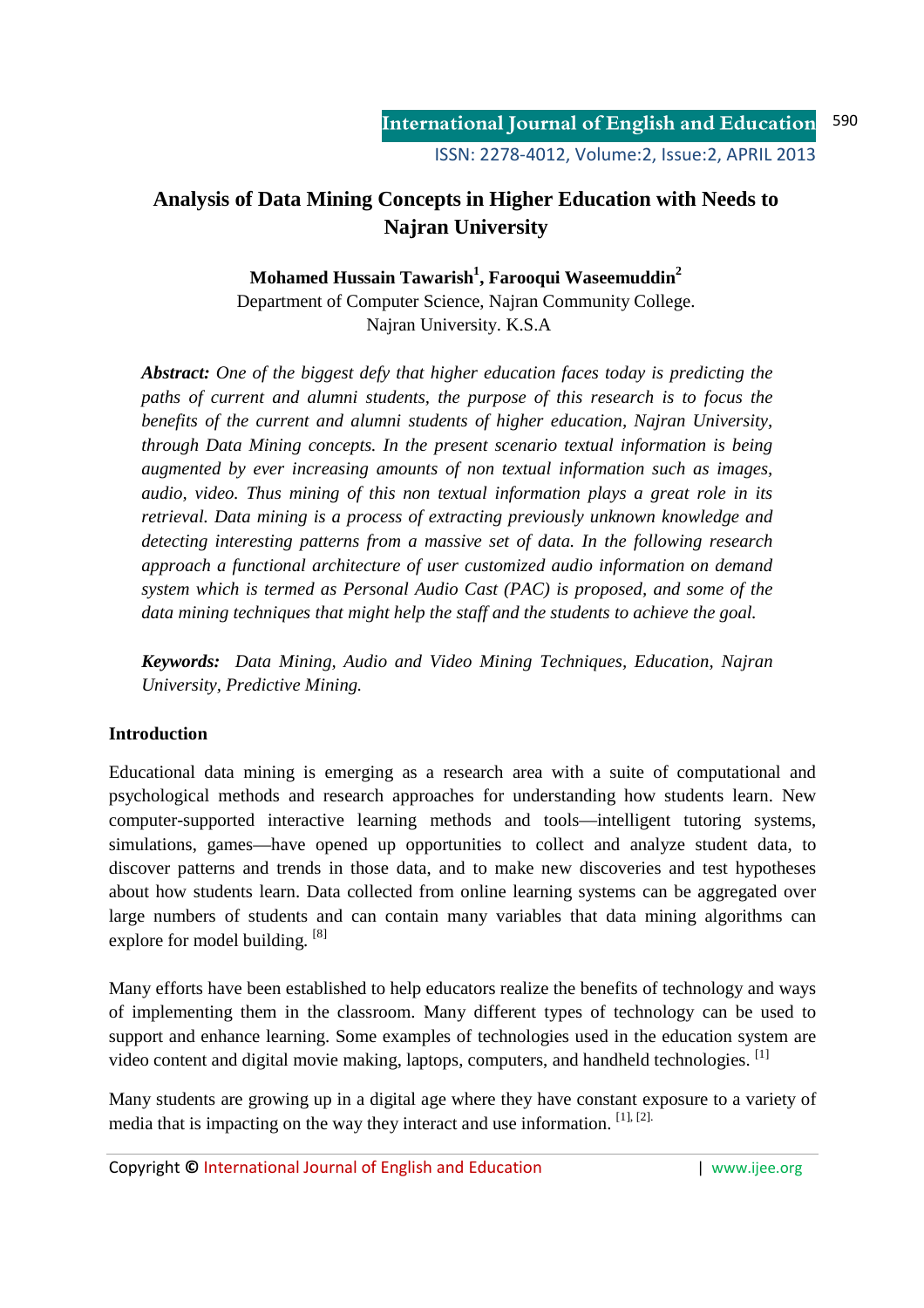### • Audio Mining:

The Web, Databases, and other digitized information storehouses contain a growing volume of audio content. Sources include newscasts, sporting events, telephone conversations, recording of meetings webcasts, documentary archives such as the visual history foundation's interviews with Holocaust survivors (http://www.vhf.org) and media file in libraries. Users want to make the most of this material by searching and indexing the digitized audio content.

#### Salient features of audio mining:

Audio mining software uses two basic methods, both consisting of indexing and searching phases. Large Vocabulary Continuous Speech Recognition (LVCSR) analyzes word or phrases to generate an index; phonetic audio mining analyzes sound patterns to generate an index and stores the phonetic content of the speech, rather than information about words. The audio mining software makes a rough transcript of the important words in the file (the index) and then searchers one or more index files for all matches to specified searched terms.

• Video Mining:

Due to MPEG-4 and MPEG-7 standards, there is a further overlap in research for computer vision, computer graphics, image processing and databases. In a typical modelbased coding for MPEG-4, video is first analyzed to estimate local and global motion then the video synthesized using the estimated parameters. Based on the difference between the real video and synthesized video, the model parameters are updated and finally coded for transmission. This is essentially analysis followed by synthesis, followed by model update and followed by coding.

# Salient features of video mining:

 Modern computer technology, together with the proliferation of broadcast channels and of video- based surveillance systems, has enabled us to produce vast amounts of both raw and processed video data. The potential uses of this data are many and varied.

Monitoring and mining of the content of this already huge, rapidly growing mass of data calls for the development of major computational resources and the development sophisticated video understanding techniques.

#### **Review of Literature**

Data mining is a powerful tool for academic intervention. Through data mining, a university could, for example, predict with 85 percent accuracy which students will or will not graduate.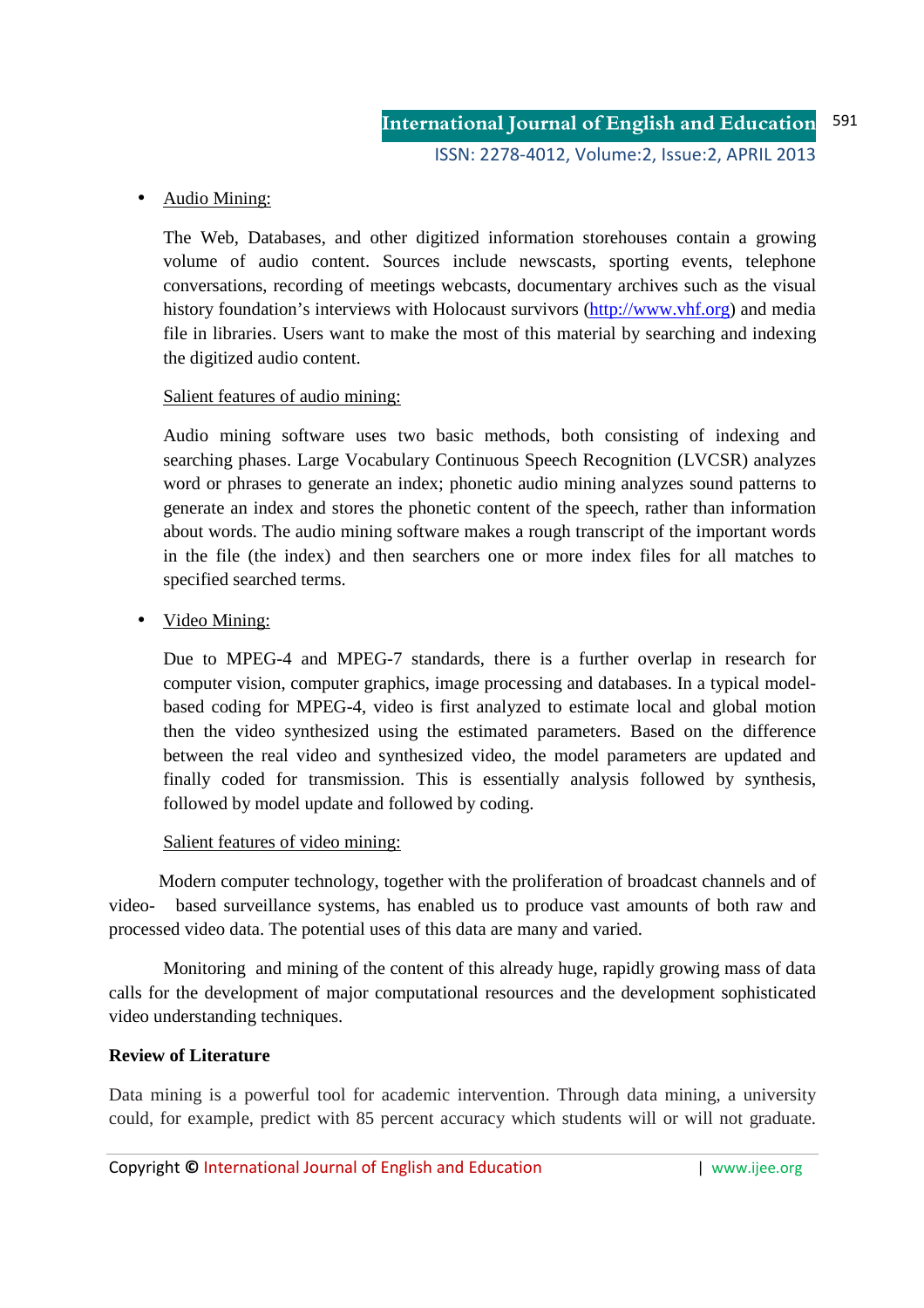The university could use this information to concentrate academic assistance on those students most at risk.

Data mining enables organizations to use their current reporting capabilities to uncover and understand hidden patterns in vast databases. These patterns are then built into data mining models and used to predict individual behavior with high accuracy. As a result of this insight, institutions are able to allocate resources and staff more effectively. Data mining may, for example, give an institution the information necessary to take action before a student drops out, or to efficiently allocate resources with an accurate estimate of how many students will take a particular course. [4]

Data mining combines machine learning, statistics and visualization techniques to discover and extract

knowledge. for universities, the knowledge discovered by data mining techniques would provide a personalized education that satisfies the demands of students and employers. data mining techniques can be applied to provide further knowledge beyond the data explicitly stored. Compared to traditional analytical studies, data mining is forward looking and is oriented to individual students. [5]

#### **Framework of Audio and Video Sequences**

#### **Methodology**

 The functional architecture of a user customized audio information on demand system which is termed as Personal Audio Cast (PAC). A user request is processed by the user interface and dispatched to the PAC selector. The selector then constructs a script for a user personalized audio package, employing the database and a profile for the user. Selections from the PAC database are assembled and packaged for the user as a continuous audio presentation. The selector then passes the script to the PAC scheduler which dispatches and delivers the package to the user. for example, several hours of broadcast lecture audio are stored in PAC database along with descriptions of audio (metadata). Let us assume a hypothetical student who is only interested in Windows and Linux Platform. These interests are included in the profile for that particular student. Now, suppose this student sends a request by specifying "Lecture on Operating system platforms". The user interface handles this request and sends it to the PAC selector. Consulting the student profile, the PAC selector generates database quires related to Windows and Linux platforms, and submits these to the database. Relevant audio lecture items are identified and the scheduler starts to play them. Thus, by employing a student profile unwanted lectures items are automatically filtered out.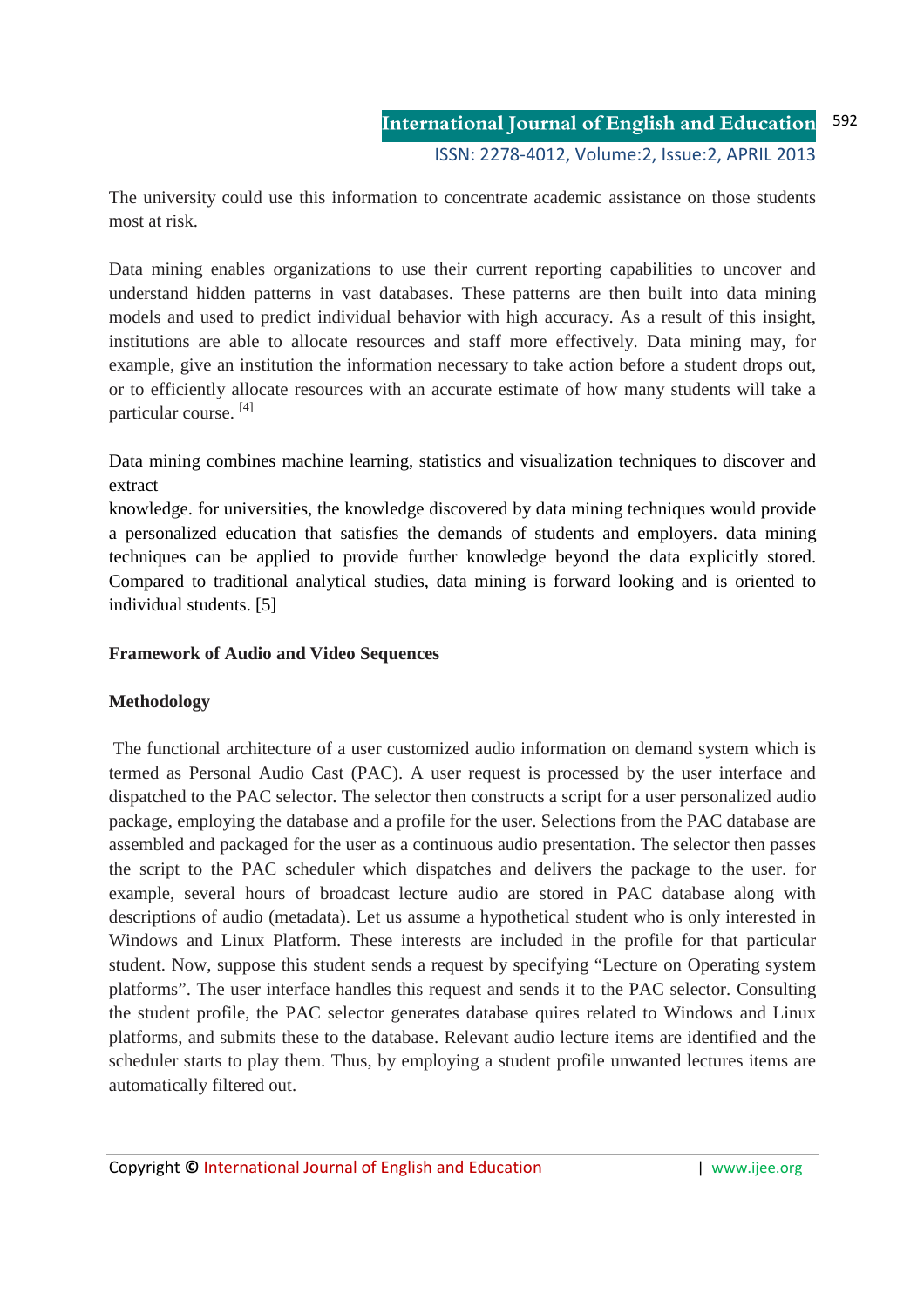#### **International Journal of English and Education** 593

ISSN: 2278-4012, Volume:2, Issue:2, APRIL 2013



Figure 1: PAC Architecture

From the above framework for the PAC system, key research and engineering problems/tasks can be identified that must be addressed:

- **Segmentation**
- Metadata Acquisition
- **Selection**
- **Scheduling**
- User Profile Generation

#### **Work Area**

First, different customization techniques to achieve personalization are discussed. Second, different efforts for metadata acquisition are presented. Finally, key information modeling techniques for the selection of multimedia information are presented.

For metadata acquisition it is necessary to specify the content of media objects. Therefore, to ensure appropriate selection and presentation of audio information, it is to capture its semantic description. By using word spotting for selected content extraction speech recognition looks for a set of pre defined key words in audio where these keywords should covey semantic descriptions. These keywords are from ontology.

Although audio, is used the related work in the video domain which is closest to and which compliments our approach in the context of data modeling for the facilitation of information request.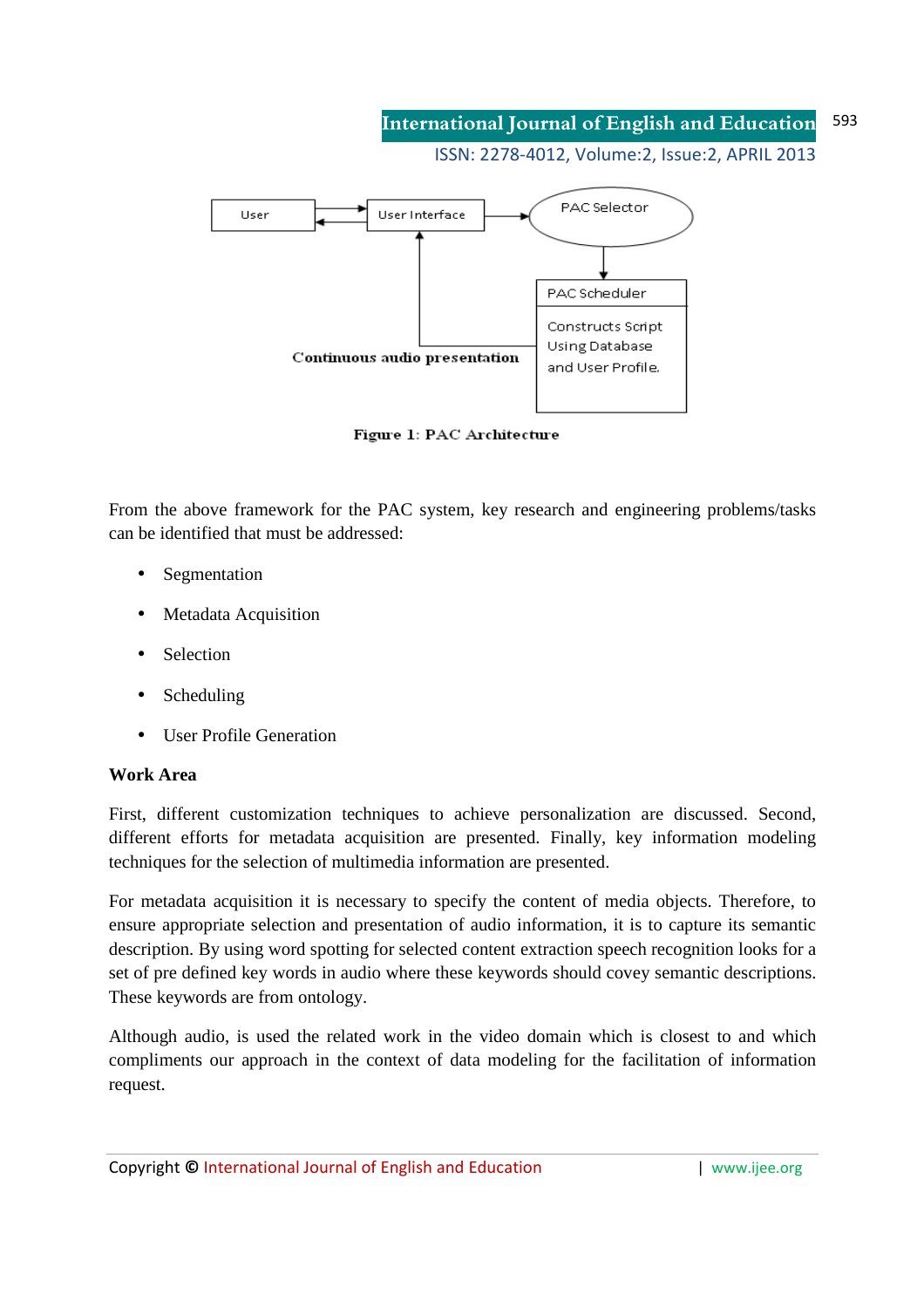#### **Data Mining Techniques:**

#### • *Student Personalization Data*

Data mining (DM) is a series of data analysis techniques applied to extract hidden knowledge from server log data Roiger & Geatz, 2003) by performing two major tasks: pattern discovery and predictive modeling (Panov, Soldatova, & Dzeroski, 2009). Pattern discovery involves extracting unknown interesting patterns. For example, online instructors can utilize pattern discovery techniques to classify students based on their shared learning preferences, to identify outlier students, and to depict the frequent navigational paths in the course. Predictive modeling involves analyzing current or historical facts to make predictions about future events. For example, online instructors can utilize predictive modeling techniques to identify key predictors of students' academic performance and then interventions can be developed for performance improvement.[7]

- Are the students ready to proceed to the next topic?
- When a student is sinking behind in session?
- When is a student at hazard for not completing a course?
- What score is a student likely to get without involvement?
- Which is the best following path for a given student?
- Must a student be referred to a predictor for help?



**Students Personalization Technique**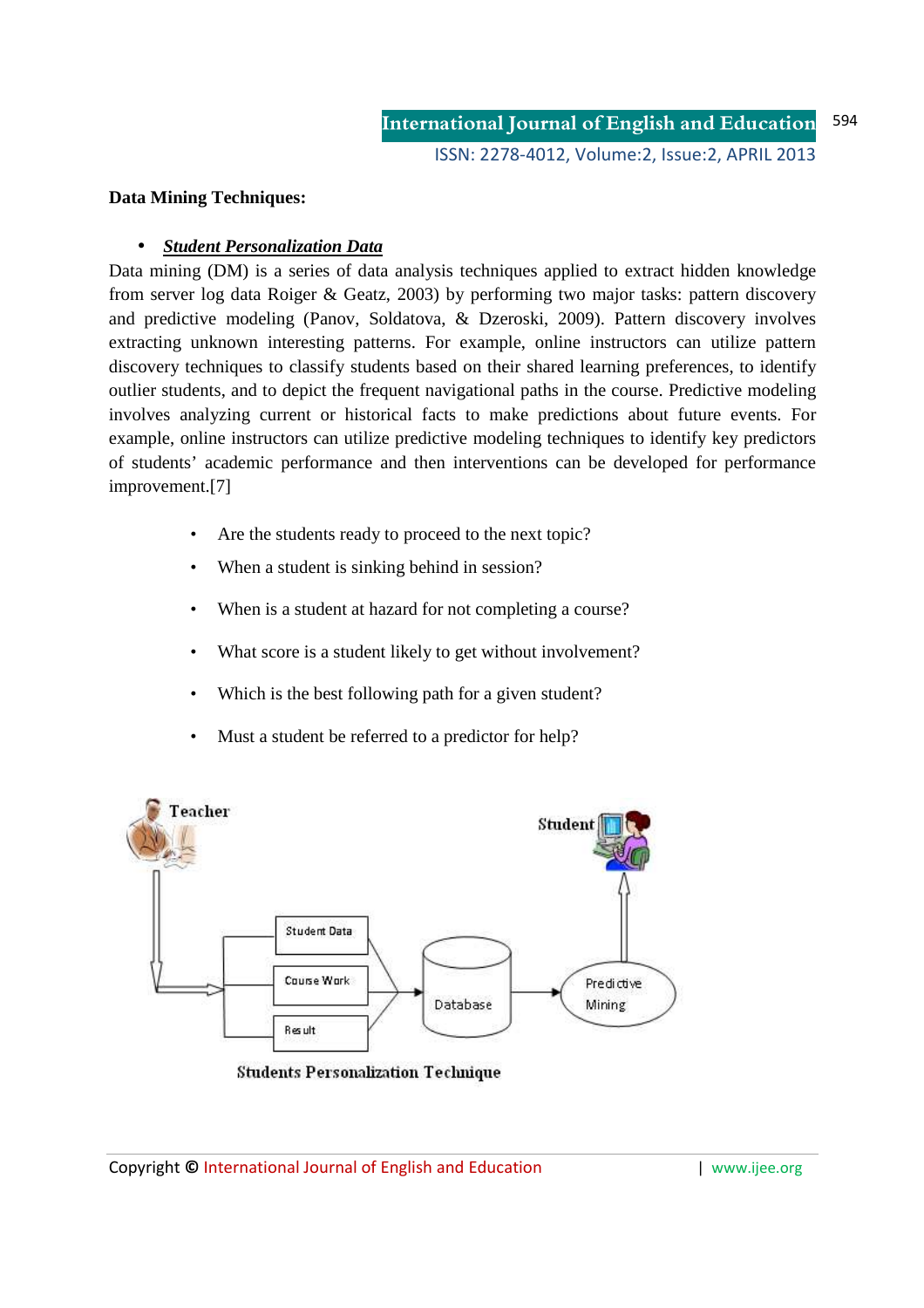# • *Student Metadata Acquisition*

Data that serves to provide context or additional information about other data. It may also describe the conditions under which the data stored in a database was acquired, its accuracy, date, time, method of compilation and processing, etc.

Effective management of metadata facilitates efficient storing and retrieval of audio, video and textual information.

Most of the educational metadata schemas have been projected over time in order to better distinguish learning objects.

Metadata can be organized into several levels ranging from a simple listing of basic information about available data to detailed documentation about an individual data set or even individual features in a dataset [9]

First, simply store the most general concept. But there are relevant objects for queries to specific concepts. Second, the most specific concept can be stored in the database. In this case, in order to support queries related to the most general concepts associated with this object are stored, thus facilitating efficient retrieval.

#### • *Alumni Services*

- $\checkmark$  Alumni Services: Help them further to progress their education with much ease and flexibility.
- $\checkmark$  Consultancy Service: To help students identify both their educational and career goals in life.
- $\checkmark$  Career Service: Helps students in landing their desired jobs. Match the talent of the students with the requirement of job market.
- $\checkmark$  Predictive Data Mining for the alumni students.

#### • *Key Information Modeling: Multimedia Information*

Data mining is a powerful new technology with great potential in information system. It can be best defined as the automated process of extracting useful knowledge and information including, patterns, associations, changes, trends, anomalies and significant structures from large or complex data sets that are unknown (Han and Kamber, 2001; Two Crows Corporation, 1999; Chen *et al.*, 1996) [10]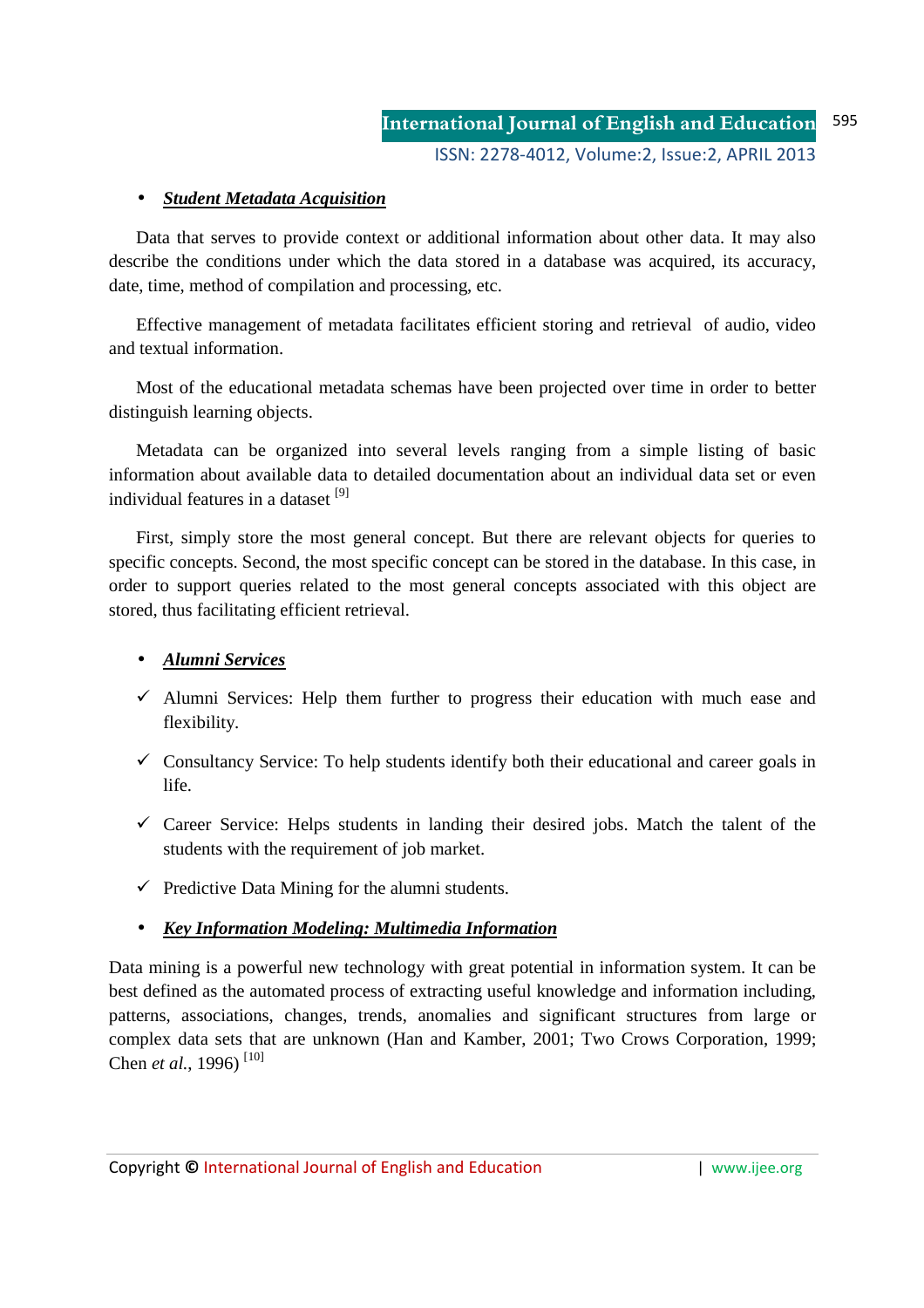In this research the various new proposed techniques can be used to implement for key information modeling, such as, Database Query Techniques, Mathematical Model techniques, Web based Techniques. Textual Information Techniques, Program Based Techniques.

# **Conclusion**

In this paper we discussed about data mining concepts and technologies in education which are useful for the current and the alumni students. Some of the main aspects discussed are audio, video sequences, PAC, predictive concept and questions, student metadata acquisitions and key modeling features.

In Higher Education, the Universities will gain more benefit, outline and links to reach a conclusion for current, alumni student performance and activities.

The skill to expose unknown pattern in databases, community colleges and universities can build replica that predict the performance by mining.

Our upcoming research include applying data mining techniques on an stretched data set with more unique feature to get better results.

This research will truly be helpful for all aspects in higher education, and especially in Najran University current and alumni students.

#### **Acknowledgement**

We thank Almighty Allah, for receiving the research project opportunity in Najran University. We also take this opportunity to express a deep sense of gratitude to Deanship of Scientific Research, for assigning and funding this project.

We are also grateful to the Dean of Najran Community College, Staff and Collogues, for sincerely supporting us for the completion of this research.

# **References**

1] http://en.wikipedia.org/wiki/Impact\_of\_technology\_on\_the\_educational\_system

2] Geer, R., & Sweeney, T. (2012). Students' voices about learning with technology. Journal of Social Sciences, 8 (2). 294-303)

3] P. K. Singh and A. K. Majumdar. Semantic Content Based Retrieval in a Video Database. In Proc. Of International workshop on multimedia data mining (MDM/KDD'2001) pages 50-57 San Francisco, CA August 2001.